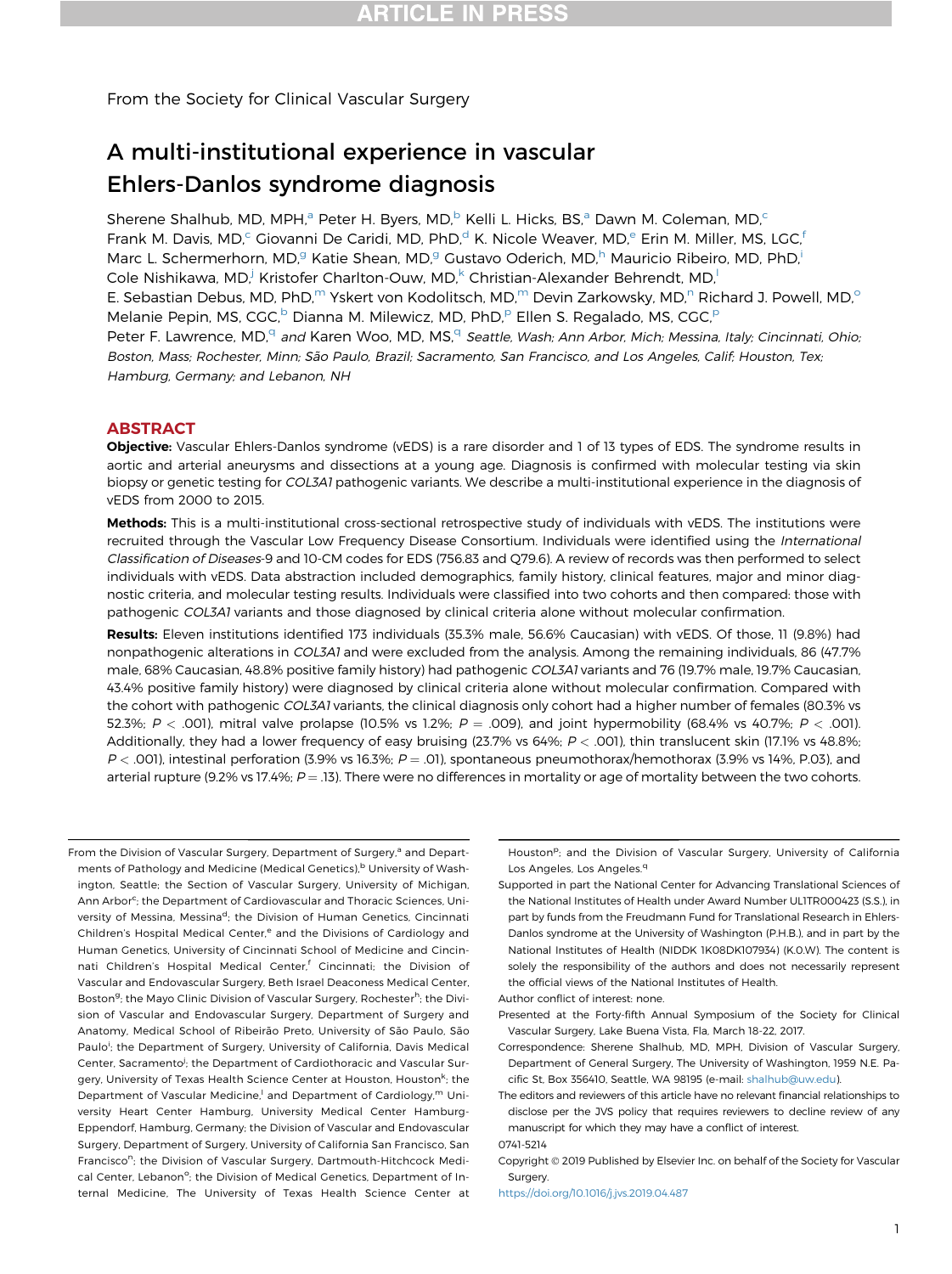## 2 Shalhub et al  $J$ ournal of Vascular Surgery **BB** 2019

Conclusions: This study highlights the importance of confirming vEDS diagnosis by testing for pathogenic COL3A1 variants rather than relying on clinical diagnostic criteria alone given the high degree of overlap with other forms genetically triggered arteriopathies. Because not all COL3A1 variants are pathogenic, the interpretation of the genetic testing results by an individual trained in variant assessment is essential to confirm the diagnosis. An accurate diagnosis is critical and has serious implications for lifelong screening and treatment strategies for the affected individual and family members. (J Vasc Surg 2019; 1-9.)

Keywords: Vascular Ehlers-Danlos syndrome; COL3A1 mutation; Vascular genetic testing; Heritable arteriopathies

The Ehlers-Danlos syndromes (EDS) are a group of 13 heritable connective tissue disorders generally characterized by joint hypermobility, skin hyperextensibility, and tissue fragility.<sup>[1](#page-7-0)</sup> Vascular EDS (vEDS), previously called EDS type IV, is one of the subtypes with an estimated frequency of 1 in 50,000 and accounts for 5% of all EDS cases. $2,3$  The syndrome results from heterozygous mutations in the COL3A1, which encodes type III collagen. $4$ The effect of the pathogenic COL3A1 variants includes the production of defective type III collagen or the reduction in the quantity of type III collagen. The clinical manifestations include spontaneous arterial dissections, aneurysms, and rupture at a young age. Additionally, affected individuals are at increased risk for spontaneous intestinal perforation and pregnancy-related uterine rupture. $2.5,6$  Consequently, individuals with vEDS have been reported to have an average life expectancy of less than 50 years with mortality usually related to arterial rupture or complications related to arterial repairs in these circumstances. $2.7$ 

Establishing the diagnosis in vEDS is challenging owing to its rarity and heterogeneous clinical presentation.<sup>[8,9](#page-7-0)</sup> The diagnosis is suspected based on clinical findings and confirmed by molecular resting. Molecular testing includes biochemical testing via a skin biopsy and genetic testing for pathogenic COL3A1 variants (the latter is the predominant contemporary mode of diagnosis).<sup>[1,2](#page-7-0)</sup> We describe a multi-institutional experience in the diagnosis of vEDS and compare the demographics and clinical characteristics of individuals diagnosed using clinical diagnostic criteria only and those in whom the diagnosis was confirmed via molecular testing.

#### **METHODS**

This is a multi-institutional retrospective cohort study of individuals diagnosed with vEDS between January 1, 2000, and December 31, 2015. The institutions were recruited through the Vascular Low Frequency Disease Consortium (University of California-Los Angeles Division of Vascular Surgery).<sup>[10](#page-7-0)</sup> A call for participation to institutions was sent through electronic mail. Each participating center obtained institutional review board approval from their home institution. The institutional review boards waived the patient consent process owing to minimal patient risk. Data were collected by each institution's respective investigator(s), transmitted in a

deidentified fashion to the University of Washington, and stored using a password-encrypted database maintained by the University of Washington.

Individuals were identified with International Classification of Diseases (ICD)-9-CM code 756.83 or ICD-10-CM code Q79.6 for EDS as coded in the electronic medical records. This diagnostic code includes vEDS and an addi-tional [1](#page-7-0)2 subtypes of  $EDS<sup>1</sup>$  A review of these case records was then performed to select individuals with vEDS based on the documentations in the medical records by providers caring for the patients. Individuals with the other 12 forms of EDS were excluded. Data regarding demographics, current age, age at diagnosis, and family history (defined as a family history of vEDS, aortic or arterial aneurysms and dissections, and/or sudden death) were abstracted.

The major and minor clinical diagnostic criteria for the cohort were reviewed. The major diagnostic criteria for vEDS include arterial rupture, intestinal rupture, uterine rupture during pregnancy, and family history of vEDS.<sup>[1,11](#page-7-0)</sup> All arterial events (defined as aortic/arterial aneurysm, pseudoaneurysm, dissection, fistula, or rupture) were reviewed and noted. The minor diagnostic criteria include the following $^{1,11}$  $^{1,11}$  $^{1,11}$ .

- Hypermobility of small joints.
- Easy bruising that occurs spontaneously or with minimal trauma.
- Thin translucent skin that is especially noticeable on the chest and abdomen.
- $\bullet$  Characteristic facial appearance,<sup>[8](#page-7-0)</sup> which includes thin lips and philtrum, small chin, thin nose, large eyes, and attached ear lobes.<sup>[8](#page-7-0)</sup>
- Skin hyperextensibility.
- Early-onset varicose veins.
- Tendon or muscle rupture.
- Pneumothorax/hemothorax.
- Talipes equinovarus (clubfoot).
- Arteriovenous carotid-cavernous sinus fistula.

Method of vEDS diagnosis was also reviewed. This review included whether the diagnosis was made clinically without molecular confirmation or a diagnosis that included molecular confirmation, namely, biochemical testing of a skin biopsy confirming disruption of the type III collagen fibrils, and genetic testing for pathogenic mutations in COL3A1. Genetic testing results including the COL3A1 variant and protein effect were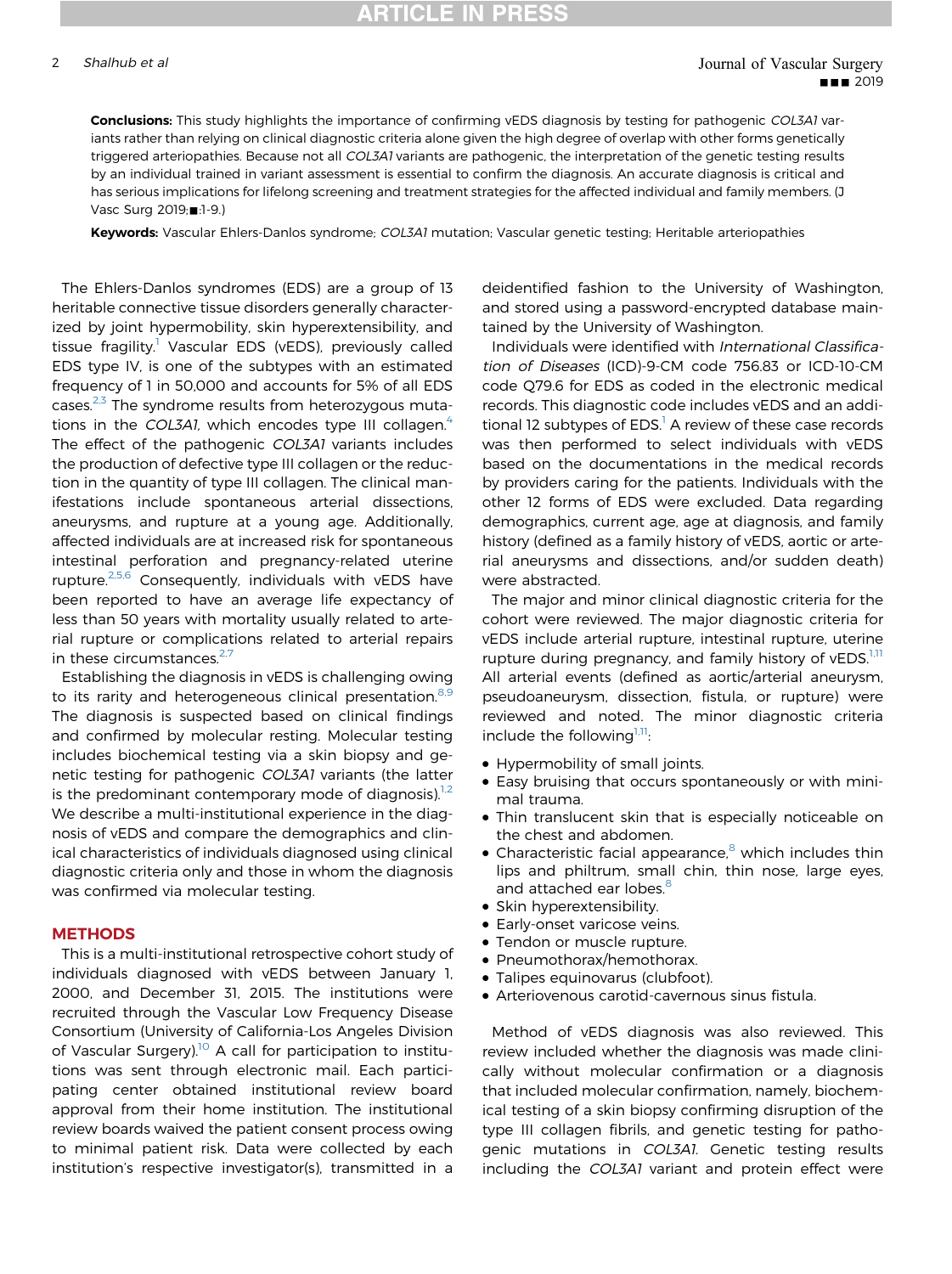reviewed by a single geneticist (P.H.B.) and classified for pathogenicity. COL3A1 variants were considered pathogenic (causative) if they met any of the following criteria in keeping with the American College of Medical Genetics guidelines $3,7,12$ :

- The variant resulted in substitution for a glycine residue in the Gly-X-Y repeats of the triple helical domain, thus disrupting the type III collagen folding process and leading to production of a minimal amount of normal collagen. This type of mutation is called a missense mutation and is the most common type of mutation affecting COL3A1.
- The variant altered the canonical splice acceptor site (-1G, -2A) or donor site  $(+1G, +2T)$ . This type of mutation can lead to exon skip and splice site mutations by creating a frameshift that result in exon(s) deletion leading to defective collagen production similar to missense mutations.
- The variant creates premature termination codon either directly or through a frameshift mutation. This type of mutation leads to a haploinsufficiency mutations (null mutation) and results in production of one-half the normal amount of type III collagen. The individuals affected by this type of mutation present at a later age and have milder arterial disease than those who have the missense or exon skipping mutations.

Variants were considered nonpathogenic if they created amino acid substitutions in the amino-terminal propeptide or altered X- or Y-position amino acids in the triple helical domain and as such are not pathogenic.<sup>[3,5,13](#page-7-0)</sup>

Individuals were classified into two cohorts: pathogenic COL3A1 variants cohort and clinical diagnosis only cohort (no molecular confirmation). The demographics, major and minor diagnostic criteria, and arterial events between in the two cohorts were compared. Age results are presented as means and standard deviation. Age means were compared in the two cohorts using the Student t-test. Categorical data, including sex, presence of specific comorbidities, and diagnostic criteria, were compared between the two cohorts using the Pearson  $\chi^2$  test. The comparison of all-cause mortality was performed using a Kaplan-Meier survival curve with log-rank test comparison of the curves. The assumptions of Kaplan-Meier analysis were met: the event status is mutually exclusive between censored and mortality, the survival time is precisely measured and recorded, left censoring is not occurring because the starting point of the survival time is clearly defined and recorded, censoring and the event (mortality) are independent, there is no secular trend over time that biases the mortality, and the number and pattern of censoring in the two groups is similar. All statistical tests were two-sided and a <sup>P</sup> value of less than .05 was considered statistically significant. Statistical analysis

## ARTICLE HIGHLIGHTS

- · Type of Research: Multi-institutional descriptive cross-sectional study of the Vascular Low Frequency Disease Consortium
- Key Findings: Out of 173 individuals diagnosed with vascular Ehlers-Danlos syndrome based on clinical criteria, genetic testing for pathogenic COL3A1 variants was used to confirm the final diagnosis in 86 patients.
- · Take Home Message: Clinical criteria alone is inadequate to establish the diagnosis of vascular Ehlers-Danlos syndrome and genetic testing for pathogenic COL3A1 variants appears important. Accurate diagnosis is critical and has serious implications for lifelong screening and medical and surgical management strategies for the affected individual and family members.

was performed using Microsoft Excel 2007 software (Microsoft, Redmond, Wash) and SPSS version 19 for Windows (SPSS, Inc, Chicago, Ill).

### RESULTS

A total of 173 individuals (35.3% male, 56.6% Caucasian) were identified by chart review as having a diagnosis of EDS during the study period at 11 institutions: nine in the United States (n = 149) and one each Germany (n = 5) and Italy ( $n = 19$ ). Nonpathogenic alterations in COL3A1 were found in 11 individuals (9.8%) who underwent genetic testing and as such they did not have vEDS and were excluded from subsequent analysis (Nterminal propeptide amino acid substitutions in the amino-terminal propeptide  $[n = 3]$  and altered X- or Yposition amino acids in the triple helical domain  $[n =$ 8]). Among the remaining individuals, 86 (47.7% male, 68% Caucasian, 48.8% positive family history) had pathogenic COL3A1 variants ([Fig 1](#page-3-0)). A diagnosis of vEDS was made by clinical criteria only in 56 individuals (34.5%). An additional 20 individuals (12.3%) were noted to carry the diagnosis of vEDS, but data from the genetic testing were unavailable for review and could not be obtained. A sensitivity analysis was performed and demonstrated substantial differences between this group and the cohort with pathogenic COL3A1 variants; thus, they were included in clinical diagnosis only cohort. In the end, 76 individuals (19.7% male, 19.7% Caucasian, 43.4% positive family history) were included in the clinical diagnosis only cohort

Cohort with pathogenic COL3A1 variants. The diagnosis of vEDS was confirmed by genetic testing in 82 individuals (50.6%) and by skin biopsy in 5 individuals (3.1%). There was no difference in the age of diagnosis between males and females (28.2  $\pm$  17.4 years vs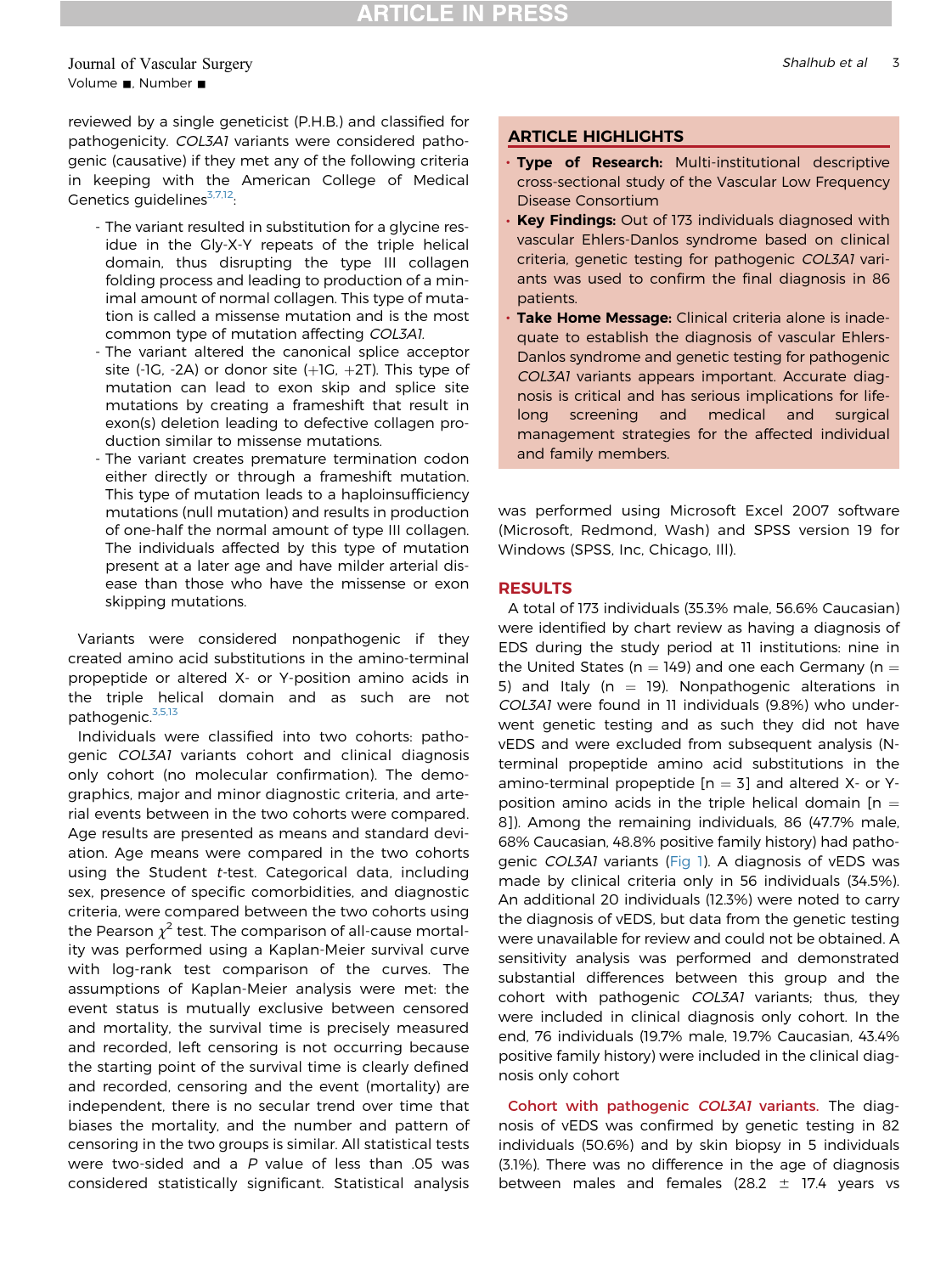<span id="page-3-0"></span>

29.4  $\pm$  15.1 years, respectively; P = .748). Individuals with a family history of vEDS (not including children with vEDS) were younger at the age of diagnosis compared with those without a family history (21.3  $\pm$  13.6 years vs 30.2  $\pm$  13.7 years; P = .008). In contrast, among those with a child diagnosed with vEDS ( $n = 11$ ), the age of diagnosis was significantly older compared with the rest of the cohort (47.4  $\pm$  18.8 years vs 26.5  $\pm$  14.3 years;  $P < 0.001$ ). There was the stepwise age increase with given complications so that spontaneous pneumothorax ( $n =$ 12, 66.7% male) occurring at a younger age than spontaneous intestinal perforation ( $n = 14$ , 42.3% male) and arterial rupture ( $n = 15$ , 33.3% male; Fig 2).

Comparison of the clinical features between the two cohorts. The clinical diagnosis only cohort had a significantly higher number of females compared with the cohort with pathogenic COL3A1 variants (80.3% vs 52.3%;  $P < .001$ ) and a significantly higher frequency of mitral valve prolapse (10.5% vs 1.2%;  $P = .009$ ). There were also differences in the frequency of minor and major clinical diagnostic ([Table I\)](#page-4-0). Among the minor diagnostic criteria, there was a significantly higher frequency of joint hypermobility (68.4% vs 40.7%;  $P < .001$ ) and a significantly lower frequency of easy bruising (23.7% vs 64%;  $P < .001$ ) and thin translucent skin (17.1% vs 48.8%;  $P <$  .001). In terms of major diagnostic criteria, this cohort had a significantly lower frequency of arterial rupture, intestinal perforation, and spontaneous pneumothorax/ hemothorax [\(Table I\)](#page-4-0). The number of arterial events was significantly higher among those with pathogenic COL3A1 variants [\(Table II](#page-5-0)).

Mortality. There were no differences in all-cause mortality [\(Fig 3](#page-6-0)) between the cohort with pathogenic COL3A1 variants and the cohort diagnosed without molecular



Fig 2. Mean  $\pm$  standard deviation age at diagnosis, at first spontaneous pneumothorax, at first intestinal perforation, and at first arterial rupture among individuals with vascular Ehlers-Danlos syndrome (vEDS) with confirmed pathogenic COL3A1 variants.

confirmation ([Table I\)](#page-4-0). In the cohort with pathogenic COL3A1 variants, the mean follow-up time from the time of diagnosis was 8.2  $\pm$  8.28 years. There were 13 deaths (15.1%) at a mean age of 40.3  $\pm$  15.5 years. Causes of death were two strokes, one coronary artery dissection, one ventricular rupture, two artic dissections, one hemothorax, and one mesenteric arterial rupture; in the rest of the cases, the cause was unknown. In the cohort without molecular confirmation, the mean follow-up time from the time of diagnosis was  $9.8 \pm 8.8$  years. There were 6 deaths (7.8%) in this group (mean age, 35.8  $\pm$  15.6 years). Causes of deaths were noted as a hemorrhagic stroke  $(n = 1)$ , dissection and rupture without further detail (n = 1), complications from a perforated viscus ( $n = 1$ ), and unknown ( $n = 3$ ).

### **DISCUSSION**

Owing to its rarity and heterogeneous presentation, the diagnosis of vEDS can be difficult even for experienced clinicians. This contemporary experience from 11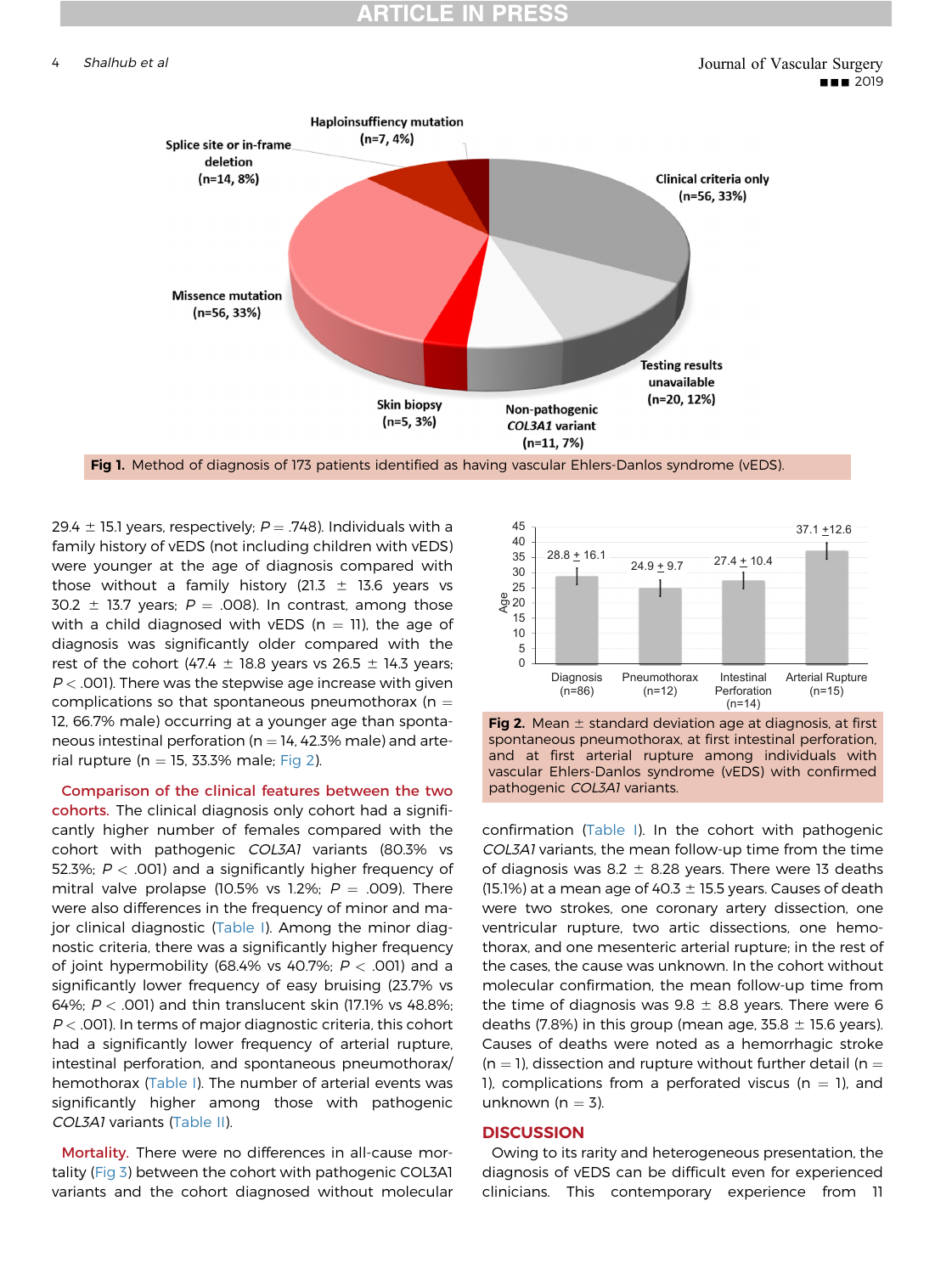# **ARTICLE IN PRESS**

# <span id="page-4-0"></span>Journal of Vascular Surgery Shalhub et al 5

Volume **.**, Number **.** 

Table I. Demographics, major, and minor diagnostic criteria of 162 individuals with vascular Ehlers-Danlos (vEDS) syndrome at 11 institutions

| <b>Variable</b>                     | Pathogenic COL3A1 variants<br>$(n = 86)$ | <b>Clinical diagnosis of vEDS</b><br>$(n = 76)$ | P value |
|-------------------------------------|------------------------------------------|-------------------------------------------------|---------|
| Age at diagnosis                    | $28.8 \pm 16.2$                          | $27.3 \pm 12.5$                                 | .636    |
| Male                                | 41 (47.7)                                | 15 (19.7)                                       | < .001  |
| Race                                |                                          |                                                 | < 0.001 |
| Caucasian                           | 74 (86)                                  | 15 (19.7)                                       |         |
| <b>Multiracial</b>                  | 7(8.1)                                   | 3(3.9)                                          |         |
| African American                    | 1(0.9)                                   | O                                               |         |
| Native American                     | 1(0.9)                                   | $\overline{O}$                                  |         |
| Unknown                             | 3(3.5)                                   | 58 (76.3)                                       |         |
| Comorbid conditions                 |                                          |                                                 |         |
| Hypertension                        | 19 (22.1)                                | 11(14.5)                                        | .213    |
| Deep vein thrombosis                | 13(15.1)                                 | 6(7.9)                                          | .154    |
| Mitral valve prolapse               | 1(1.2)                                   | 8 (10.5)                                        | .009    |
| Smoker (past or current)            | 17 (19.8)                                | 26.3 (20)                                       | .322    |
| Family history <sup>a</sup>         | 42 (48.8)                                | 33 (43.4)                                       | .490    |
| Major complications                 |                                          |                                                 |         |
| Arterial rupture                    | 15(17.4)                                 | 7(9.2)                                          | .127    |
| Any arterial pathology <sup>c</sup> | 53 (61.6)                                | 16(21.1)                                        | < 0.001 |
| Intestinal perforation              | 14 (16.3)                                | 3(3.9)                                          | .011    |
| Uterine rupture <sup>b</sup>        | 4(18.2)                                  | $\circ$                                         | .019    |
| Minor diagnostic criteria           |                                          |                                                 |         |
| Hypermobility of small joints       | 35 (40.7)                                | 52 (68.4)                                       | < .001  |
| Easy bruising                       | 55 (64)                                  | 18(23.7)                                        | < 0.001 |
| Thin, translucent skin              | 42 (48.8)                                | 13(17.1)                                        | < 0.001 |
| Characteristic facial features      | 27 (31.4)                                | 6(7.9)                                          | < .001  |
| Skin hyperextensibilty              | 12(14)                                   | 10 (13.2)                                       | .883    |
| Early-onset varicose veins          | 13(15.1)                                 | 2(2.6)                                          | .006    |
| Tendon or muscle rupture            | 9(10.5)                                  | 6(7.9)                                          | .573    |
| Spontaneous pneumothorax/hemothorax | 12(14)                                   | 3(3.9)                                          | .028    |
| Carotid cavernous fistula           | 4(4.7)                                   | 1(1.3)                                          | .221    |
| Clubfoot                            | 8(9.3)                                   | 3(3.9)                                          | .176    |
| Follow-up duration after diagnosis  | $8.2 \pm 8.2$                            | $9.8 \pm 8.8$                                   | .349    |
| Mortality                           | 13 (15.1%)                               | 6(7.9%)                                         | .154    |

The P value is for the comparisons between those with molecular confirmation showing pathogenic COL3A1 variants and those diagnosed using clinical criteria without molecular confirmation. Values are presented as number (%) or mean ± standard deviation.<br><sup>a</sup>Family history of vEDS, aortic and arterial aneurysms and dissections, sudden death.

<sup>b</sup>Of 52 patients who had pregnancies.

 $\textdegree$ Defined as defined as aortic/arterial aneurysm, pseudoaneurysm, dissection, fistula, or rupture.

institutions highlights the challenges related to an accurate diagnosis of vEDS. In this cohort, one-third of the individuals were given the diagnosis of vEDS based on clinical criteria alone without confirmatory molecular testing in the form of skin biopsy or genetic testing for pathogenic variants in COL3A1. The demographics and disease manifestations among this group make it clear that this was a different group than those with pathogenic COL3A1 variants. In fact, their most common features were more consistent with hypermobile EDS or classical EDS than with vEDS (both in which skin hyperextensibility and generalized joint hypermobility are major diagnostic criteria).<sup>[1,14](#page-7-0)</sup> This finding suggests that, at least for this cohort, the diagnosis of vEDS in the absence of confirmatory testing cannot be trusted. In the period that overlaps the time span for this study, gene discovery studies had identified more than a dozen genes associated with aneurysms and dissections. Some of those conditions overlap clinically with vEDS, such as other forms of EDS that result from mutations in COL5A[1](#page-7-0) and COL1A1.<sup>1</sup> Thus, although the major and minor diagnostic clinical criteria can be used to help to raise the suspicion for a vEDS, the diagnosis must be confirmed by genetic testing. In vEDS, the major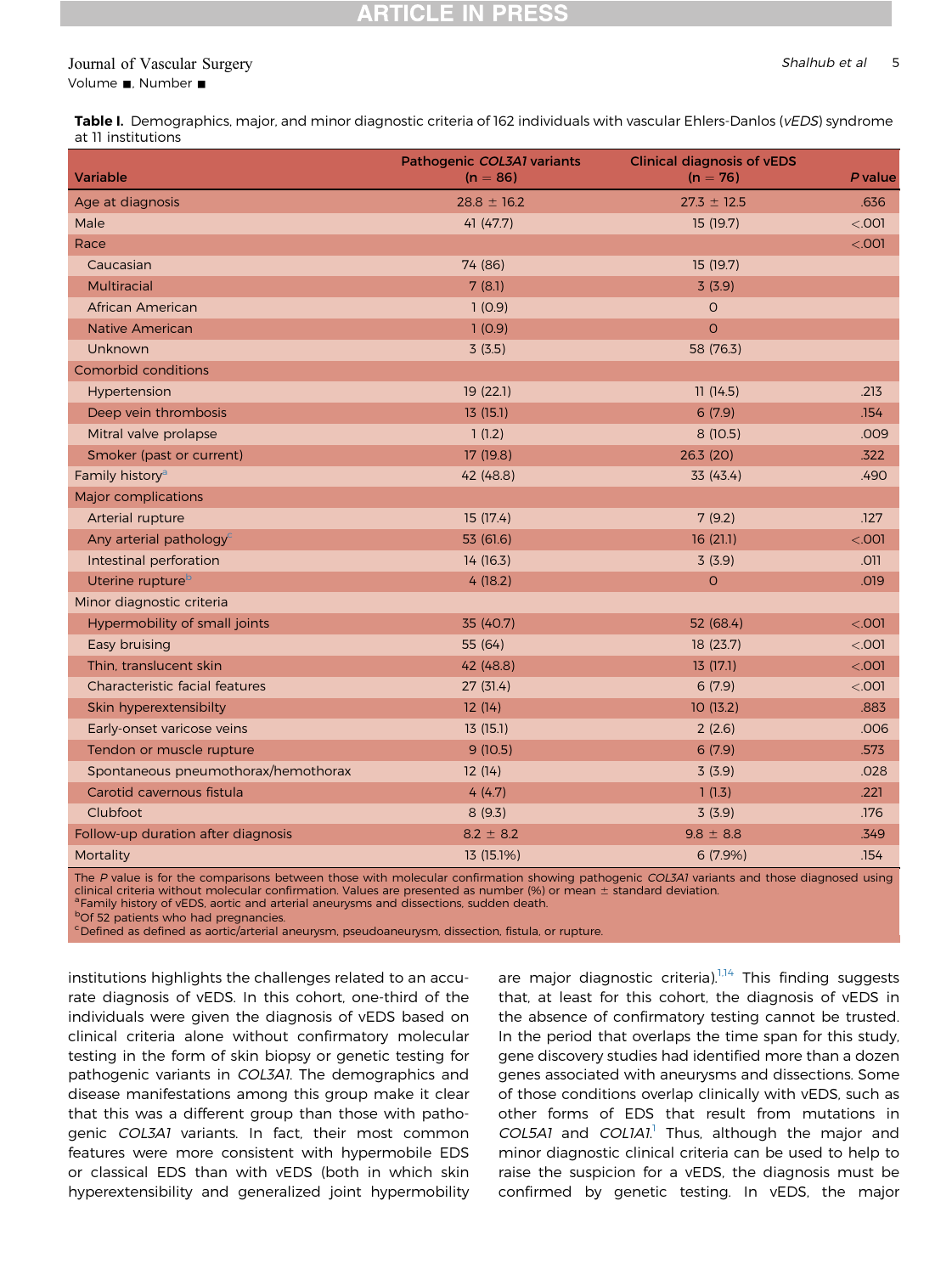# **RTICLE IN PRESS**

<span id="page-5-0"></span>Table II. Demographics of individuals with vascular Ehlers-Danlos syndrome (vEDS) who experienced an arterial event

| <b>Variable</b>                                                 | Pathogenic COL3A1<br>variants (n $=$ 53) | Clinical diagnosis of<br>$vEDS(n = 16)$ | P value    |
|-----------------------------------------------------------------|------------------------------------------|-----------------------------------------|------------|
| Male                                                            | 27 (50.9)                                | 10(62.5)                                | .417       |
| Caucasian                                                       | 47 (88.7)                                | 11(68.8)                                | .056       |
| Comorbid conditions                                             |                                          |                                         |            |
| <b>Hypertension</b>                                             | 17(32.1)                                 | 3(18.8)                                 | .303       |
| Deep vein thrombosis                                            | 12(22.6)                                 | 3(18.8)                                 | .741       |
| Smoker (past or current)                                        | 12(22.6)                                 | 2(12.5)                                 | .377       |
| Family history <sup>a</sup>                                     | 30 (56.6)                                | 6(37.5)                                 | .180       |
| Minor diagnostic criteria                                       |                                          |                                         |            |
| Spontaneous pneumothorax/hemothorax                             | 7(13.2)                                  | 2(12.5)                                 | .941       |
| Carotid-cavernous fistula                                       | 4(7.5)                                   | 1(6.3)                                  | .861       |
| Hypermobility of small joints                                   | 17(32.1)                                 | 10(62.5)                                | .029       |
| Easy bruising                                                   | 32 (60.4)                                | 10(62.5)                                | .879       |
| Thin, translucent skin                                          | 26 (49.1)                                | 5(31.3)                                 | .209       |
| Characteristic facial features                                  | 16 (30.2)                                | 6(37.5)                                 | .582       |
| Skin hyperextensibilty                                          | 8(15.1)                                  | 4(25)                                   | .360       |
| Early-onset varicose veins                                      | 8(15.1)                                  | 2(12.5)                                 | .796       |
| Tendon or muscle rupture                                        | 5(9.4)                                   | 2(12.5)                                 | .722       |
| Clubfoot                                                        | 6(11.3)                                  | 1(6.3)                                  | .556       |
| Age at first arterial diagnosis                                 | 34.6 ±12.5                               | 35.1 ±12.5                              | .877       |
| Age at first arterial diagnosis (males)                         | $32.8 \pm 14.1$                          | $37.1 \pm 12.8$                         | .423       |
| Age at first arterial diagnosis (females)                       | 34.4 ±11.7                               | $32.2 \pm 12.6$                         | .674       |
| Diagnosis established before index arterial pathology diagnosis | 21(38.9)                                 | 9(56.3)                                 | .218       |
| Arterial rupture                                                | 15 (17.4)                                | 7(9.2)                                  | .127       |
| Arterial pathology <sup>b</sup>                                 |                                          |                                         |            |
| Carotid and vertebral arteries                                  | 19(22.1)                                 | 3(3.9)                                  | <b>CO.</b> |
| Age                                                             | $32.6 \pm 12.5$                          | $21.3 \pm 2.5$                          | .060       |
| Aorta                                                           | 17 (19.8)                                | 2(2.6)                                  | <b>CO.</b> |
| Age                                                             | $37.1 \pm 15.8$                          | $40 \pm 12.7$                           | .805       |
| Mesenteric arteries                                             | 22(25.6)                                 | 7(9.2)                                  | .007       |
| Age                                                             | $40.1 \pm 11.3$                          | $34.2 \pm 12.2$                         | .216       |
| <b>Renal arteries</b>                                           | 12(14)                                   | 4(5.3)                                  | .064       |
| Age                                                             | $38.3 \pm 9.4$                           | $32.8 \pm 105$                          | .417       |
| Iliac arteries                                                  | 17 (19.8)                                | 5(6.6)                                  | .014       |
| Age                                                             | $38.2 \pm 9.4$                           | $40 \pm 13.7$                           | .766       |
| Follow-up after first arterial pathology diagnosis, years       | $7.2 \pm 6.0$                            | $6.2 \pm 7.2$                           | .579       |

The P value is for the comparisons between those with pathogenic COL3A1 variants and those diagnosed using clinical criteria only without additional molecular testing. Values are presented as number (%) or mean  $\pm$  standard deviation.  $a^a$ Of vEDS, aortic and arterial aneurysms and dissections, sudden death.

<sup>b</sup>Defined as defined as aortic/arterial aneurysm, pseudoaneurysm, dissection, fistula, or rupture.

diagnostic criteria have high diagnostic specificity.<sup>[1](#page-7-0)</sup> Even when these diagnostic clinical criteria are present, molecular testing is essential to confirm the diagnosis.

A confirmation of the diagnosis by molecular testing is critical for several reasons. Not only are there clinical features that overlap with the other subtypes of EDS, there are clinical features that overlap with other heritable connective tissues disorders and genetically triggered arteriopathies that result from mutations in the genes involved in the transforming growth factor- $\beta$  signaling pathway, extracellular matrix production, and aortic smooth muscle cells development and func-tion.<sup>[2,15-19](#page-7-0)</sup> Establishing the correct diagnosis has serious implications of lifelong surveillance, medical and surgical management recommendations, and pregnancy planning for the patient and family members.<sup>[2,8](#page-7-0)</sup> The diagnosis can be confirmed by obtaining a skin biopsy or by genetic testing for pathogenic variants in the COL3A1, but the latter is the contemporary approach to diagnosis.<sup>[2](#page-7-0)</sup>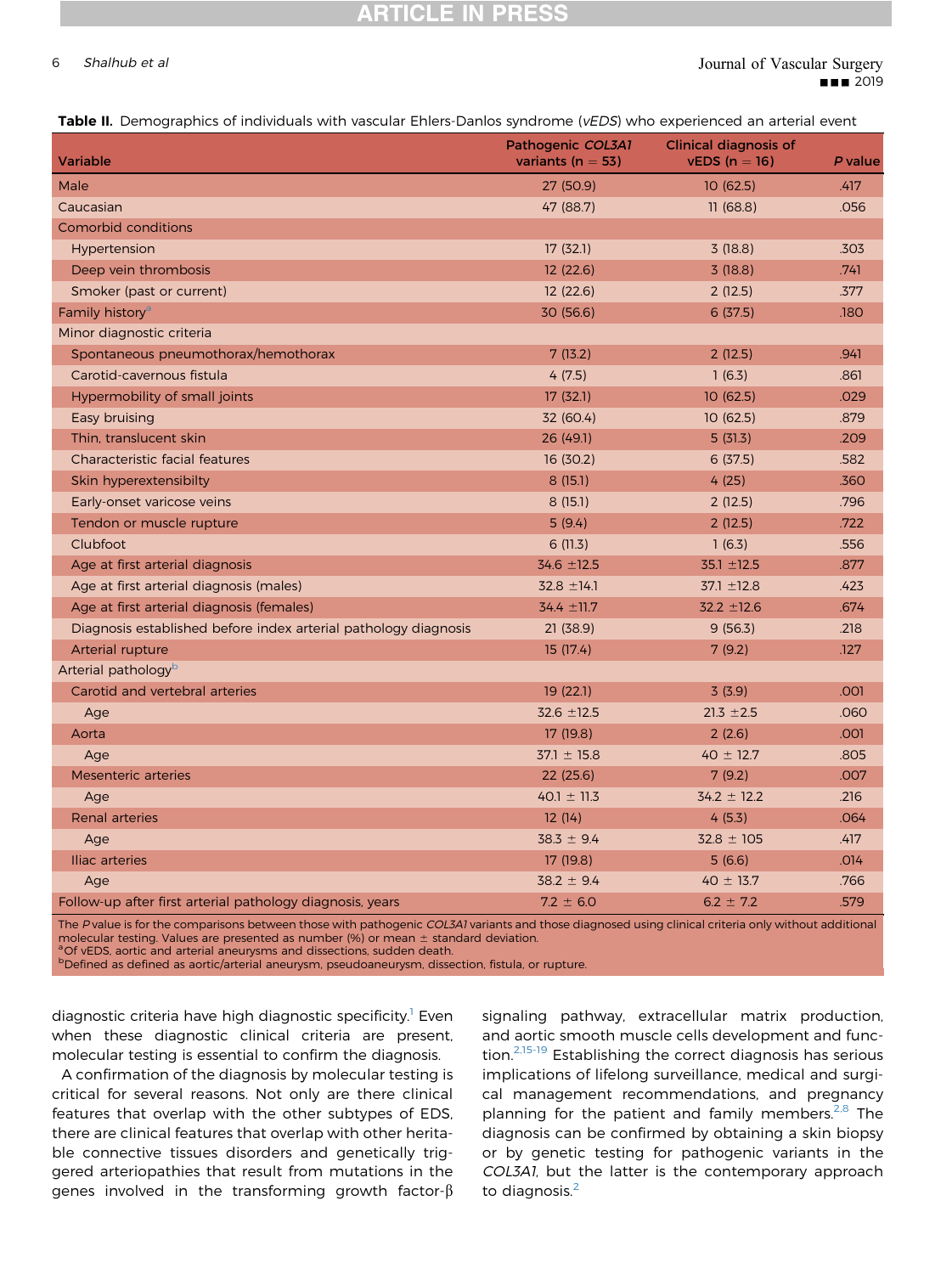<span id="page-6-0"></span>



Because not all COL3A1 variants are pathogenic, the interpretation of the genetic testing results by an individual trained in variant assessment in keeping with the American College of Medical Genetics guidelines $37,12$  is essential to establishing the diagnosis. We found that nearly 10% of individuals in whom at least some of the clinical criteria for vEDS were met had nonpathogenic COL3A1 variants and with current criteria did not have vEDS. This finding, too, has substantial implications for the individuals and their family members.

An accurate diagnosis of vEDS has research implications. An example derives from the BBEST celiprolol trial, which aimed to assess if celiprolol (a long-acting  $\beta$ 1-adrenergic receptor antagonist with partial  $\beta$ 2-adrenergic receptor agonist) would decrease the risk of arterial dissections and ruptures in treated individuals.<sup>[20](#page-8-0)</sup> In this trial, the 53 enrolled individuals had a diagnosis of vEDS made by clinical criteria alone and only 33 were found to have a pathogenic COL3A1 variant (52% in the celiprolol arm and 71% of the controls). The trial concluded that celiprolol decreased arterial rupture after extended treatment, based in part on the whole cohort. The presence of a misidentified disease process in those patients diagnosed by clinical criteria only suggests that the trial's experimental group was populated with patients at less (or more) risk for arterial events than the control group. Celiprolol is currently unavailable in the United States. Medical management in vEDS has been extrapolated from this study (use of  $\beta$ -blockers) as well as management of Marfan syndrome (use of atenolol and losartan) without additional trials in place.<sup>[20-22](#page-8-0)</sup> A pragmatic trial to evaluate the role of anti-impulse therapy in patients with vEDS is still necessary to establish efficacy for celiprolol or other  $\beta$ -blockers.

In this study, a vEDS diagnosis was made at an earlier age in the setting of a family history of other family members with vEDS or a history of aortic or arterial aneurysms or dissections. This finding has been previously demonstrated $2$  and highlights an opportunity for early diagnosis. $23$  However, the family history is frequently absent, because 50% people in whom the diagnosis of vEDS is made have de novo mutations in COL3A1 and the patient is the first in their family to have the mutation. $3,5$  An additional window of opportunity for early diagnosis is at the time of presenting with a spontaneous pneumothorax, because this entity seems to present at a younger age with male predominance compared with individuals presenting with intestinal or arterial events, as demonstrated in this series and in a recent report on a separate cohort of patients with  $vEDS.<sup>24</sup>$  $vEDS.<sup>24</sup>$  $vEDS.<sup>24</sup>$ 

This study demonstrates the limits related to the use of a diagnostic code when it does not discriminate among different bases for a common disorder. All 13 types of EDS are included in a single diagnostic code in both the ICD-9 and the ICD-10 (Q79.6). This creates confusion among clinicians and individuals with limited experience with vEDS and prevents the use of administrative data sets the study of vEDS. As a result, there is a call for the creation of separate ICD codes for the different subtypes by the patient advocacy groups.

This study is limited by the relatively small numbers of cases. The syndrome is rare; thus, accruing large numbers for analysis is challenging even in multi-institutional study designs. By virtue of the study design, it was not possible to ascertain systematically how these individuals in this cohort came to clinical attention and as such, this cohort may not be representative of the entire vEDS population. In this cohort, over half of the individuals in this cohort had an arterial event and the median age of death (38.5 years) was younger than was has been previously reported (51 years).<sup>[7,25](#page-7-0)</sup> The younger death, in part, could be due to the identifications of individuals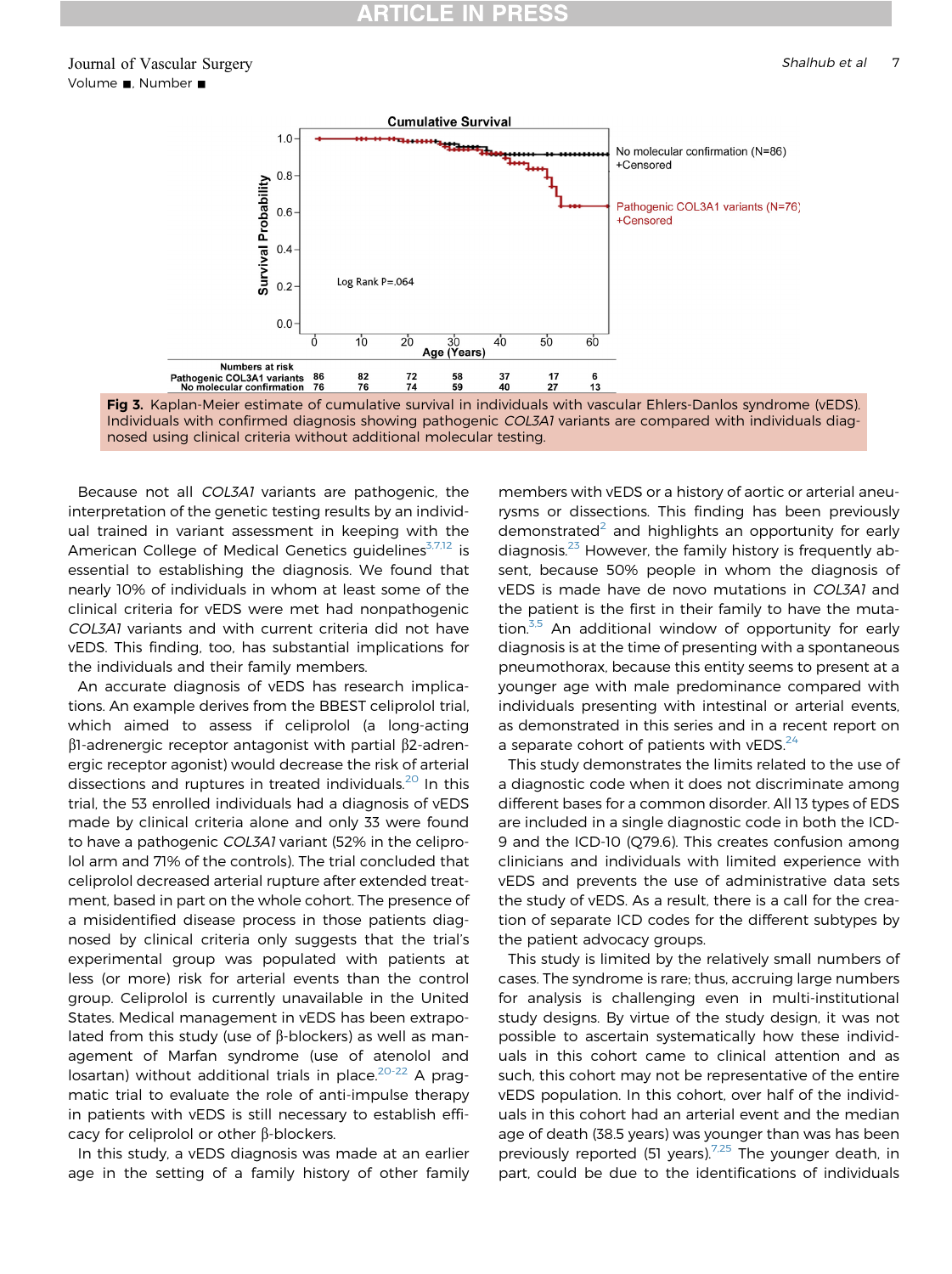<span id="page-7-0"></span>with a severe phenotype who are identified because of a complication. Additionally, owing to the rarity of vEDS, few clinicians have encountered affected individuals and, as such, this could lead to the under-recognition of the milder phenotypes. Despite these limitations, the study adds to our understanding of vEDS and the importance of accurate diagnosis.

#### **CONCLUSIONS**

This study highlights the importance of confirming vEDS diagnosis by testing for pathogenic COL3A1 variants rather than making the diagnosis by using clinical diagnostic criteria alone. This finding is highly relevant, because the clinical features of vEDS overlap with those of other forms of EDS and other genetically triggered arteriopathies. The interpretation of the testing results by an individual trained in variant assessment is essential to confirm the diagnosis given that not all variants of COL3A1 are pathogenic. Accurate diagnosis is critical and has serious implications for lifelong screening and treatment strategies for the affected individual and family members as well as for research to identify treatments, genetic modifiers, and outcomes.

The authors acknowledge Binod Shrestha (Department of Cardiovascular and Vascular Surgery, at the University of Texas Health Science Center at Houston) for assisting with data collection at the University of Texas Health Science Center at Houston.

# AUTHOR CONTRIBUTIONS

- Conception and design: SS, KH
- Analysis and interpretation: SS, PB
- Data collection: SS, KH, DC, FD, GC, KW, EM, MS, KS, GO, MR, CN, KC, CB, ED, YK, DZ, RP, MP, DM
- Writing the article: SS, PB
- Critical revision of the article: SS, PB, KH, DC, FD, GC, KW, EM, MS, KS, GO, MR, CN, KC, CB, ED, YK, DZ, RP, MP, DM
- Final approval of the article: SS, PB, KH, DC, FD, GC, KW, EM, MS, KS, GO, MR, CN, KC, CB, ED, YK, DZ, RP, MP, DM
- Statistical analysis: SS, KW,
- Obtained funding: SS, KW, PB
- Overall responsibility: SS

### **REFERENCES**

- 1. [Malfait F, Francomano C, Byers P, Belmont J, Berglund B,](http://refhub.elsevier.com/S0741-5214(19)31330-8/sref1) [Black J, et al. The 2017 international classi](http://refhub.elsevier.com/S0741-5214(19)31330-8/sref1)fication of the [Ehlers-Danlos syndromes. Am J Med Genet C Semin Med](http://refhub.elsevier.com/S0741-5214(19)31330-8/sref1) [Genet 2017;175:8-26.](http://refhub.elsevier.com/S0741-5214(19)31330-8/sref1)
- 2. [Byers PH, Belmont J, Black J, De Backer J, Frank M,](http://refhub.elsevier.com/S0741-5214(19)31330-8/sref2) [Jeunemaitre X, et al. Diagnosis, natural history, and man](http://refhub.elsevier.com/S0741-5214(19)31330-8/sref2)[agement in vascular Ehlers-Danlos syndrome. Am J Med](http://refhub.elsevier.com/S0741-5214(19)31330-8/sref2) [Genet C Semin Med Genet 2017;175:40-7.](http://refhub.elsevier.com/S0741-5214(19)31330-8/sref2)
- 3. [Pepin M, Schwarze U, Superti-Furga A, Byers PH. Clinical and](http://refhub.elsevier.com/S0741-5214(19)31330-8/sref3) [genetic features of Ehlers-Danlos syndrome type IV, the](http://refhub.elsevier.com/S0741-5214(19)31330-8/sref3) [vascular type. N Engl J Med 2000;342:673-80](http://refhub.elsevier.com/S0741-5214(19)31330-8/sref3).
- 4. [Pope FM, Martin GR, Lichtenstein JR, Penttinen R, Gerson B,](http://refhub.elsevier.com/S0741-5214(19)31330-8/sref4) [Rowe DW, et al. Patients with Ehlers-Danlos syndrome type](http://refhub.elsevier.com/S0741-5214(19)31330-8/sref4) [IV lack type III collagen. Proc Natl Acad Sci U S A 1975;72:](http://refhub.elsevier.com/S0741-5214(19)31330-8/sref4) [1314-6](http://refhub.elsevier.com/S0741-5214(19)31330-8/sref4).
- 5. Pepin MG, Murray ML, Byers PH. Vascular Ehlers-Danlos syndrome. In: Adam MP, Ardinger HH, Pagon RA, et al., editors. Seattle, WA: GeneReviews(R); 1993. Available at: <https://www.ncbi.nlm.nih.gov/books/NBK1494/>.
- 6. [Murray ML, Pepin M, Peterson S, Byers PH. Pregnancy](http://refhub.elsevier.com/S0741-5214(19)31330-8/sref6)[related deaths and complications in women with](http://refhub.elsevier.com/S0741-5214(19)31330-8/sref6) [vascular Ehlers-Danlos syndrome. Genet Med 2014;16:](http://refhub.elsevier.com/S0741-5214(19)31330-8/sref6) [874-80](http://refhub.elsevier.com/S0741-5214(19)31330-8/sref6).
- 7. [Pepin MG, Schwarze U, Rice KM, Liu M, Leistritz D, Byers PH.](http://refhub.elsevier.com/S0741-5214(19)31330-8/sref7) [Survival is affected by mutation type and molecular mech](http://refhub.elsevier.com/S0741-5214(19)31330-8/sref7)[anism in vascular Ehlers-Danlos syndrome \(EDS type IV\).](http://refhub.elsevier.com/S0741-5214(19)31330-8/sref7) [Genet Med 2014;16:881-8](http://refhub.elsevier.com/S0741-5214(19)31330-8/sref7).
- 8. [Shalhub S, Black JH 3rd, Cecchi AC, Xu Z, Griswold BF,](http://refhub.elsevier.com/S0741-5214(19)31330-8/sref8) Safi [HJ, et al. Molecular diagnosis in vascular Ehlers-Danlos](http://refhub.elsevier.com/S0741-5214(19)31330-8/sref8) [syndrome predicts pattern of arterial involvement and out](http://refhub.elsevier.com/S0741-5214(19)31330-8/sref8)[comes. J Vasc Surg 2014;60:160-9](http://refhub.elsevier.com/S0741-5214(19)31330-8/sref8).
- 9. [Eagleton MJ. Arterial complications of vascular Ehlers-](http://refhub.elsevier.com/S0741-5214(19)31330-8/sref9)[Danlos syndrome. J Vasc Surg 2016;64:1869-80.](http://refhub.elsevier.com/S0741-5214(19)31330-8/sref9)
- 10. [Harlander-Locke MP, Lawrence PF. The current state of the](http://refhub.elsevier.com/S0741-5214(19)31330-8/sref10) [vascular low-frequency disease consortium. Ann Vasc Surg](http://refhub.elsevier.com/S0741-5214(19)31330-8/sref10) [2017;38:8-9.](http://refhub.elsevier.com/S0741-5214(19)31330-8/sref10)
- 11. [Beighton P, De Paepe A, Steinmann B, Tsipouras P,](http://refhub.elsevier.com/S0741-5214(19)31330-8/sref11) [Wenstrup RJ. Ehlers-Danlos syndromes: revised nosology,](http://refhub.elsevier.com/S0741-5214(19)31330-8/sref11) [Villefranche, 1997. Ehlers-Danlos National Foundation \(USA\)](http://refhub.elsevier.com/S0741-5214(19)31330-8/sref11) [and Ehlers-Danlos Support Group \(UK\). Am J Med Genet](http://refhub.elsevier.com/S0741-5214(19)31330-8/sref11) [1998;77:31-7](http://refhub.elsevier.com/S0741-5214(19)31330-8/sref11).
- 12. [Leistritz DF, Pepin MG, Schwarze U, Byers PH. COL3A1 hap](http://refhub.elsevier.com/S0741-5214(19)31330-8/sref12)loinsuffi[ciency results in a variety of Ehlers-Danlos syndrome](http://refhub.elsevier.com/S0741-5214(19)31330-8/sref12) [type IV with delayed onset of complications and longer life](http://refhub.elsevier.com/S0741-5214(19)31330-8/sref12) [expectancy. Genet Med 2011;13:717-22.](http://refhub.elsevier.com/S0741-5214(19)31330-8/sref12)
- 13. [Schwarze U, Schievink WI, Petty E, Jaff MR, Babovic-](http://refhub.elsevier.com/S0741-5214(19)31330-8/sref13)[Vuksanovic D, Cherry KJ, et al. Haploinsuf](http://refhub.elsevier.com/S0741-5214(19)31330-8/sref13)ficiency for one [COL3A1 allele of type III procollagen results in a phenotype](http://refhub.elsevier.com/S0741-5214(19)31330-8/sref13) [similar to the vascular form of Ehlers-Danlos syndrome,](http://refhub.elsevier.com/S0741-5214(19)31330-8/sref13) [Ehlers-Danlos syndrome type IV. Am J Hum Genet 2001;69:](http://refhub.elsevier.com/S0741-5214(19)31330-8/sref13) [989-1001.](http://refhub.elsevier.com/S0741-5214(19)31330-8/sref13)
- 14. [Brady AF, Demirdas S, Fournel-Gigleux S, Ghali N, Giunta C,](http://refhub.elsevier.com/S0741-5214(19)31330-8/sref14) [Kapferer-Seebacher I, et al. The Ehlers-Danlos syndromes,](http://refhub.elsevier.com/S0741-5214(19)31330-8/sref14) [rare types. Am J Med Genet C Semin Med Genet 2017;175:](http://refhub.elsevier.com/S0741-5214(19)31330-8/sref14) [70-115.](http://refhub.elsevier.com/S0741-5214(19)31330-8/sref14)
- 15. Milewicz DM, Regalado E. Heritable thoracic aortic disease overview. In: Pagon RA, Adam MP, Ardinger HH, et al., editors. Seattle, WA: GeneReviews(R); 1993. Available at: <https://www.ncbi.nlm.nih.gov/books/NBK1120/>.
- 16. [Brownstein AJ, Kostiuk V, Ziganshin BA, Zafar MA,](http://refhub.elsevier.com/S0741-5214(19)31330-8/sref16) [Kuivaniemi H, Body SC, et al. Genes associated with thoracic](http://refhub.elsevier.com/S0741-5214(19)31330-8/sref16) [aortic aneurysm and dissection: 2018 update and clinical](http://refhub.elsevier.com/S0741-5214(19)31330-8/sref16) [implications. Aorta \(Stamford\) 2018;6:13-20.](http://refhub.elsevier.com/S0741-5214(19)31330-8/sref16)
- 17. [Karimi A, Milewicz DM. Structure of the elastin-contractile](http://refhub.elsevier.com/S0741-5214(19)31330-8/sref17) [units in the thoracic aorta and how genes that cause](http://refhub.elsevier.com/S0741-5214(19)31330-8/sref17) [thoracic aortic aneurysms and dissections disrupt this](http://refhub.elsevier.com/S0741-5214(19)31330-8/sref17) [structure. Can J Cardiol 2016;32:26-34.](http://refhub.elsevier.com/S0741-5214(19)31330-8/sref17)
- 18. [Regalado ES, Mellor-Crummey L, De Backer J,](http://refhub.elsevier.com/S0741-5214(19)31330-8/sref18) [Braverman AC, Ades L, Benedict S, et al. Clinical history and](http://refhub.elsevier.com/S0741-5214(19)31330-8/sref18) [management recommendations of the smooth muscle](http://refhub.elsevier.com/S0741-5214(19)31330-8/sref18) [dysfunction syndrome due to ACTA2 arginine 179 alter](http://refhub.elsevier.com/S0741-5214(19)31330-8/sref18)[ations. Genet Med 2018;20:1206-15](http://refhub.elsevier.com/S0741-5214(19)31330-8/sref18).
- 19. [Milewicz D, Hostetler E, Wallace S, Mellor-Crummey L,](http://refhub.elsevier.com/S0741-5214(19)31330-8/sref19) [Gong L, Pannu H, et al. Precision medical and surgical](http://refhub.elsevier.com/S0741-5214(19)31330-8/sref19) [management for thoracic aortic aneurysms and acute aortic](http://refhub.elsevier.com/S0741-5214(19)31330-8/sref19) [dissections based on the causative mutant gene.](http://refhub.elsevier.com/S0741-5214(19)31330-8/sref19) [J Cardiovasc Surg \(Torino\) 2016;57:172-7.](http://refhub.elsevier.com/S0741-5214(19)31330-8/sref19)